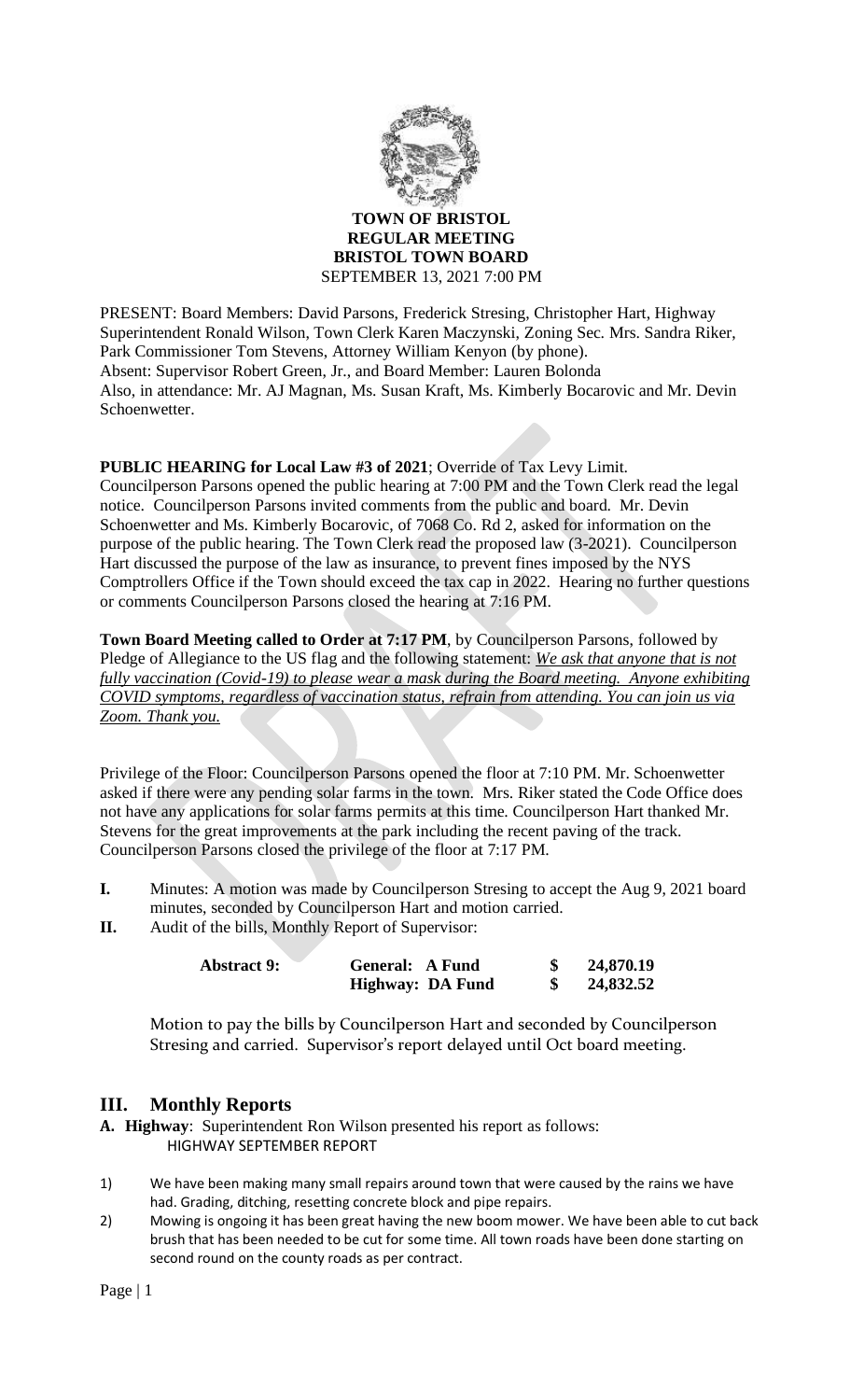- 3) We have been working with the neighboring towns and the county on their paving and oil and stoning.
- 4) At the end of the month the Town of Conesus Highway is going to try to come to put down the lift of gravel on South Hill. That has been pushed back a few weeks into the end of September.
- 5) Suitkote is coming on the 20th to do our wedging with the paver weather permitting.
- 6) Road striping is running slow with the new company should be soon.
- NEW BUSINESS
- 8) ORDER FORD TRUCK BY 11/12/21 ORDER BANK CLOSING FOR 2022 YEAR 3 30 WEEKS OUT.
- 9) ORDER new 10 wheeled truck with all season dump body and plow.

#### -*Respectfully submitted Ronald Wilson*

Board discussion concerning new Ford (car1) pickup truck and 10 wheeled trucks. Super. Wilson discussed he is reviewing alternative manufactures for the 10-wheeler and will report to the board at the October meeting with pricing information.

Motion by Councilman Hart to order the F-350(car1) from VanBortal Ford, 71 Marsh Rd, East Roch. Per quote#32629, not to exceed; \$40,000.00, seconded by Councilperson Stresing and carried, no opposed.

## **B. Planning Board & Zoning Board of Appeals and Code Office**; Mrs. Sandra Riker.

Report for August 6, 2021

Planning Board Meeting and ZBA Meeting

Chairwoman Ellmore and Chairman Snyder met on August  $2<sup>nd</sup>$  to finalize the Draft BESS Law in order to share with Attorney Kenyon, the Town Board and the Code Officer for their comments. If further work is needed the Boards will meet again to get the document ready to move onto to the next step in the process. The Boards did not meet in August.

**General Code**-360 hits for the month of August. Top 3 concerned building code & zoning. **Webpage**- iC9 Design transfer in progress.

**Ordinance Committee**-Their first meeting will be on August 17th as a noontime Zoom meeting. The Committee will meet again on Sept 21<sup>st</sup>. Topics: short rental, RV permit regulations, accessory dwelling unit (ADU) to facilitate aging in place via a special use permit.

New permits: 3 Completion: 8 Inspections 17 Violations: are ongoing with pending litigation for 7294 Baptist Hill Road **Monthly permit Valuation Summary**: August \$38,000.

Respectfully submitted,

Sandra Riker Planning Board, ZBA Secretary & Code Office Assistant

#### **C. Parks/Special Committee. Park Commissioner's Report Update on the park grant.**

Grant is still in effect until 12/21/2021. I will be asking for an extension of one year.

Rehab and surface treatment of park track and parking lots.

Richmond Fire Department will be making a payment to the Town of Bristol to cover cost of damage done to the track on August 28, 2021. On August 30 the highway department made the repairs to the track. We were going to be repairing the track surface so did not include that in the damage.

On Sept 2 Ontario County paving crew and the TOB did the track and parking lot blacktop repair.

Page | 2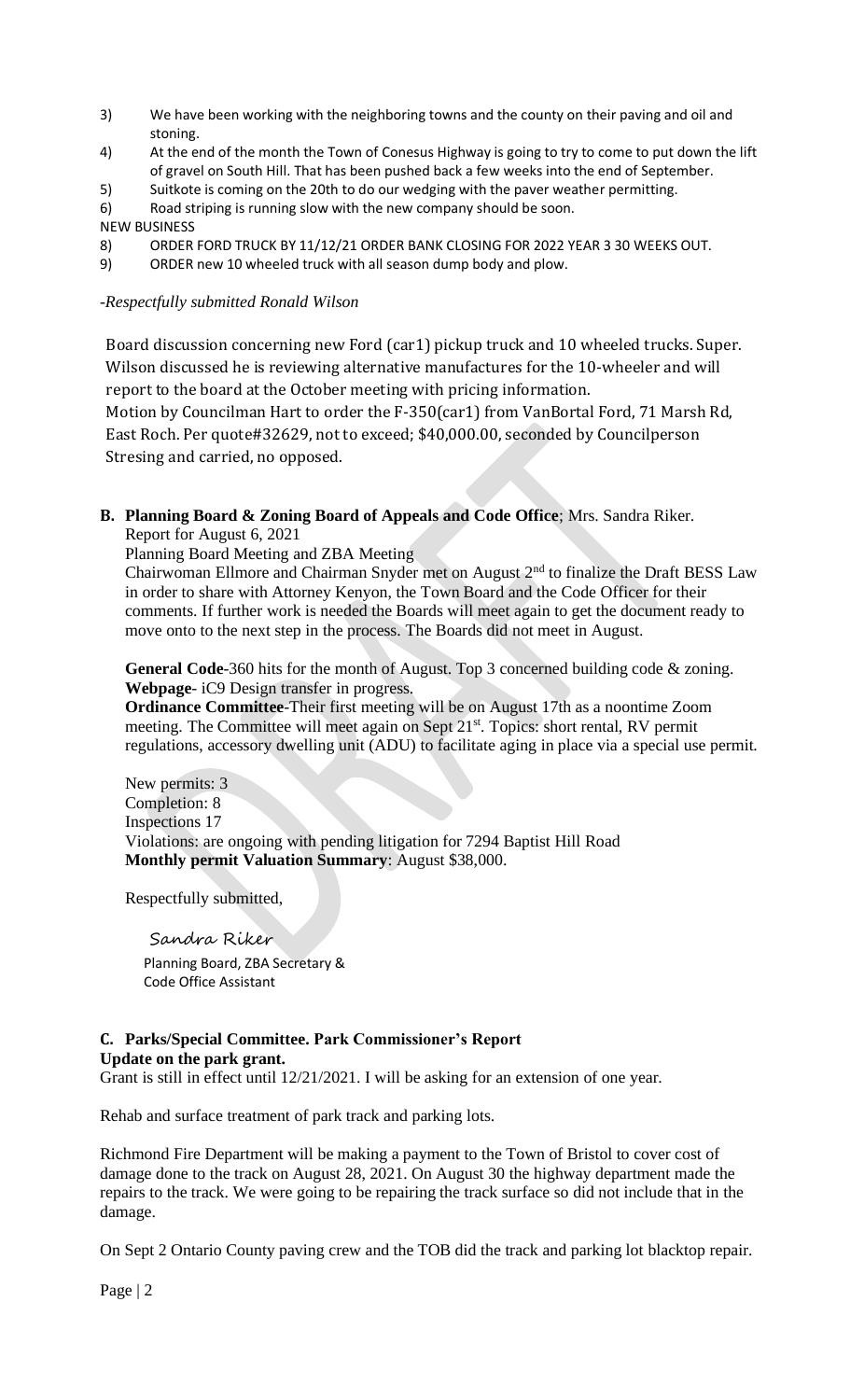We were over budget by \$2,095.36. The equipment was too heavy for the track and because we were paving, we were able to repair the damage as we went along. It did however use more blacktop.

I made the decision to pave the remaining track instead of oil and stoning. Oil and stone would have damaged the track with the heavy equipment, and we would not be able to repair as we went along.

On September 9 Ontario County paving crew and the TOB crew paved the remaining track. We spent \$9,819.09 on an additional 143.68 Ton. Cost to oil and stone the parking lots should be \$8,221.53.

Total for project is now \$29,095.96 or \$2,237.96 Over budget. We have the funds to cover the cost. Per the Grant Agreement we will request reimbursement of \$19,598. That amount will be rolled into the park reserve account to continue the grant work on the tennis courts.

|          | 6F      | cost per   | Total      | <b>Budget</b> | \$          |
|----------|---------|------------|------------|---------------|-------------|
|          | (tons)  | ton        |            |               | 26,858.00   |
| 9/2/2021 | 161.77  | 68.34      | \$         | Over          | \$          |
|          |         |            | 11,055.36  |               | 2,237.96    |
| 9/8/2021 | 143.68  | 68.34      | \$         | Total         | \$29,095.96 |
|          |         |            | 9,819.09   |               |             |
|          |         |            |            |               |             |
| RS2-P    | Gallons | Per Gallon | Total      |               |             |
| 9/9/2021 | 2600    | \$2.26     | \$5,876.00 |               |             |
|          | Chipper |            | \$         |               |             |
|          |         |            | 1,750.00   |               |             |
|          |         |            |            |               |             |
| 3/8      | 35.03   | \$         | \$         |               |             |
| stone    |         | 17.00      | 595.51     |               |             |
|          |         |            |            |               |             |
|          |         |            |            |               |             |
|          |         |            |            |               |             |
|          |         |            |            |               |             |
|          |         |            |            |               |             |
| Total    |         |            | \$         |               |             |
|          |         |            | 29,095.96  |               |             |

Vestal will be oil and stoning the parking lots only on September 16<sup>th</sup>. Next year we will need to seal the track.

The Bristol Share Market has made \$445.25 this year.

*Park Commissioner*

 *-Tom Stevens*

Board discussion concerning the walking track. Town Board complemented Mr. Stevens on handling the paving project and repairs for recent damage to the track. Motion by Councilperson Hart to accept payment of \$500 from the Richmond Fire Dept. for damage sustained to the park walking track by the firetruck driving on the track, seconded by Councilperson Stresing and carried. Board discussion regarding making a barrier or sign in the middle of the track where parking lots connect to the track, to ensure clarity that vehicles on the track are prohibited.

**D. Town Clerk Report**. Mrs. Maczynski presented her report. Total disbursements were \$2424.71 for August 2021. Hunting licenses are on sale at the Town Clerk's office.

Motion by Councilperson Stresing to accept as a block the all-monthly reports, seconded by Councilperson Hart and motion carried.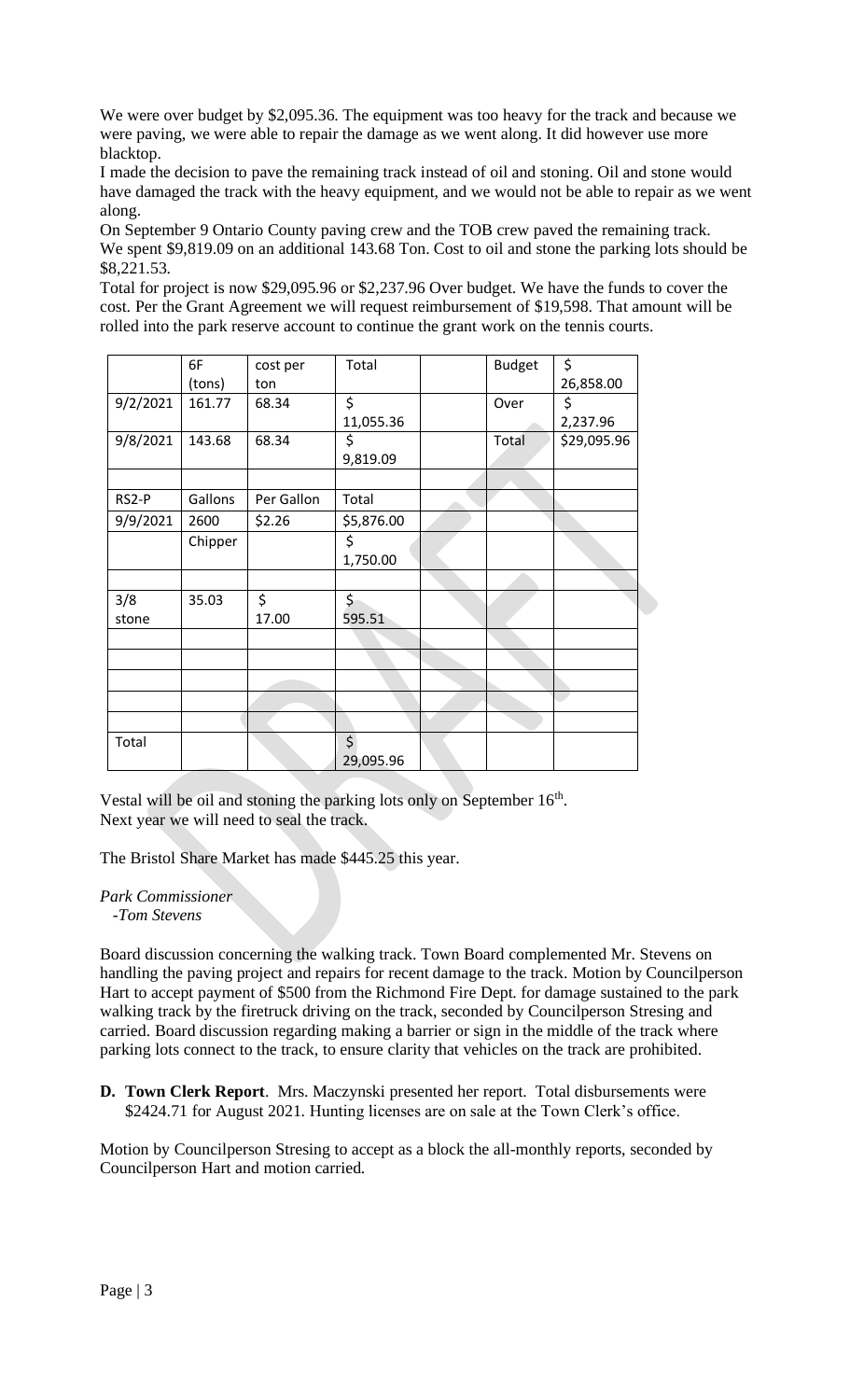**A.** Resolution for Local Law #3 of 2021, Tax Cap override.

# **RESOLUTION**

# At a meeting of the Town Board of the Town of Bristol, Ontario County, State of New York, Bristol Town Hall on the 13th day of September 2021.

WHEREAS, it appears to be in the best interests of the Town of Bristol that it consider adoption of Local Law #3 of 2021, to override the limit on the amount of real property taxes that may be levied by the Town of Bristol pursuant to General Municipal Law section 3-c,

WHEREAS, such a proposed Local Law was drafted and reviewed by the Town Board, and was the subject of a public hearing by this Board on September 13, 2021; and further

RESOLVED, that the Town Board of the Town of Bristol, County of Ontario, State of NY is hereby authorized to adopt a budget for the fiscal year 2022 that requires a real property tax levy in excess of the amount otherwise proscribed in General Municipal law section 3-c,

NOW, THEREFORE, upon a motion by Councilperson Hart, seconded by Councilperson Parsons, it is

RESOLVED THAT, this Local Law, a copy of which is appended hereto, is hereby adopted and to be effective upon filing with the State of New York; and further

RESOLVED THAT, the Town Clerk and Town Attorney are directed to take such actions as maybe necessary to make said Local Law #3 of 2021, effective. The question of adoption of the foregoing Resolution was put to a roll call voter as follows:

| Supervisor Robert A. Green, Jr.    | absent |
|------------------------------------|--------|
| Councilperson Chris Hart           | Yes    |
| <b>Councilperson Fred Stresing</b> | Yes    |
| <b>Councilperson David Parsons</b> | Yes    |
| Councilperson Lauren Bolonda       | absent |

The Resolution was thereupon deemed duly adopted on September 13, 2021.

Karen Maczynski, Town Clerk

\_\_\_\_\_\_\_\_\_\_\_\_\_\_\_\_\_\_\_\_\_\_\_\_\_\_\_\_\_\_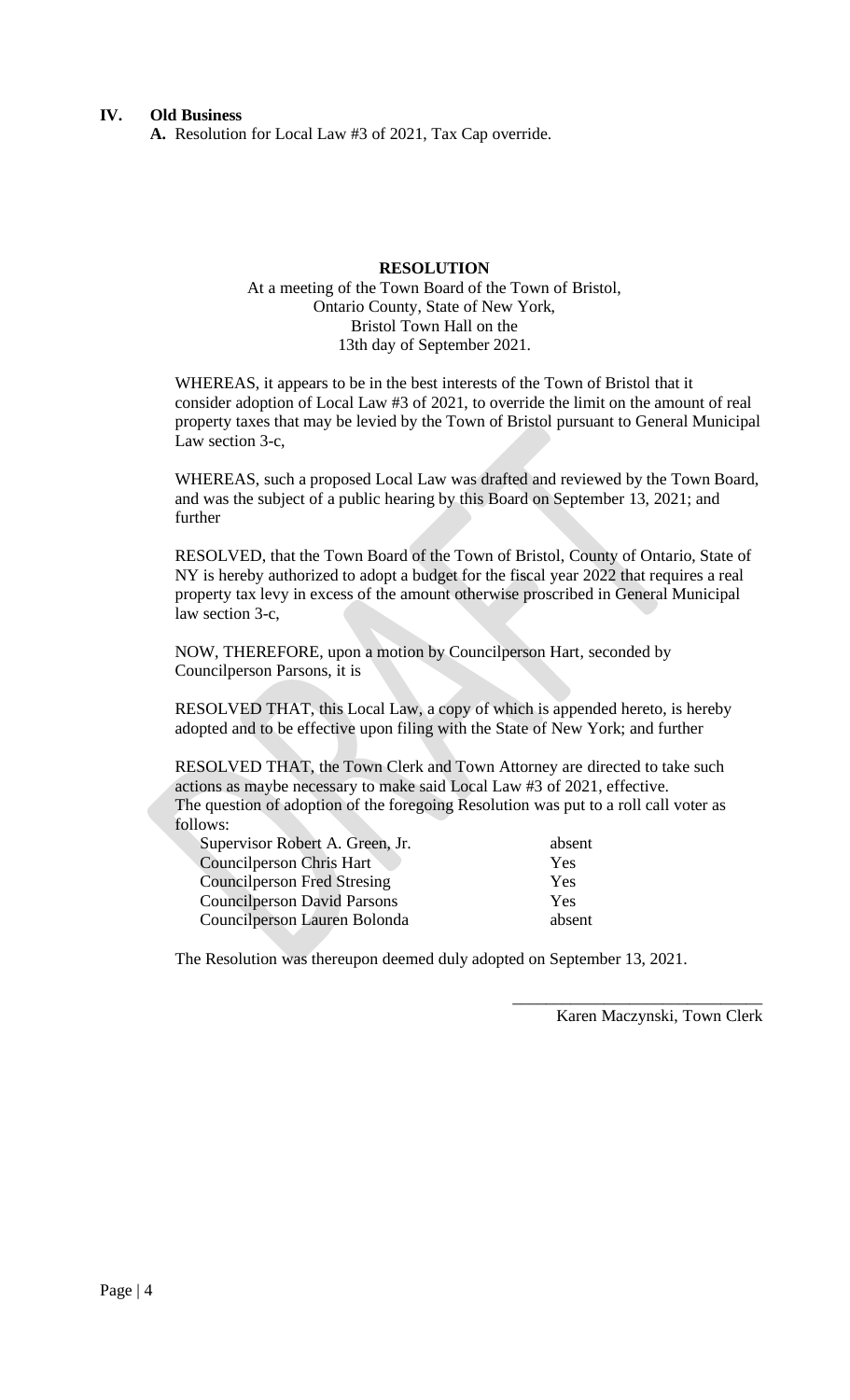## LOCAL LAW #3 OF 2021, TAX CAP OVERRIDE FOR 2022

# *Local Law Filing*

#### **(Use this form to file a local law with the Secretary of State.)**

Text of law should be given as amended. Do not include matter being eliminated and do not use italics or underling to indicate new matter.

#### **Town of Bristol**

**Local Law No.** 3 of the year 2021.

**A local law** to override the tax levy limit established in General Municipal Law section 3-c.

| Be it enacted by the   | Town Board |  | of the      |
|------------------------|------------|--|-------------|
|                        |            |  |             |
| <b>Town of</b> Bristol |            |  | as follows: |

**Section 1. Legislative Intent**. It is the intent of this local law to override the limit on the amount of real property taxes that may be levied by the Town of Bristol pursuant to General Municipal Law section 3-c and to allow the Town of Bristol to adopt a budget for the fiscal year 2022 that requires a real property tax levy in excess of the "tax levy limit" as defined in General Municipal Law section 3-c.

**Section 2. Authority.** This local law is adopted pursuant to subdivision 5 of General Municipal Law section 3-c, which expressly authorizes the Town Board to override the tax levy limit by the adoption of a local law approved by vote of sixty percent (60%) of the Town Board.

**Section 3. Tax Levy Override.** The Town Board of the Town of Bristol, County of Ontario, State of New York is hereby authorized to adopt a budget for the fiscal year 2022 that requires a real property tax levy in excess of the amount otherwise proscribed in General Municipal Law section 3-c.

**Section 4. Severability.** In the event any clause, sentence, paragraph, subdivision or part of this local law or the application thereof to any person, firm, corporation or circumstance, shall be adjudged by any court of competent jurisdiction to be invalid or unconstitutional, such order or judgment shall not affect, impair or invalidate the remainder thereof, but shall be confined to in its operation to the clause, sentence, paragraph, subdivision or part of this local law or in its application to the person, individual, firm, corporation or circumstance, directly involved in the controversy in which such order or judgment shall be rendered.

**Section 5. Effective Date.** This local law shall take effect immediately upon its adoption and filing with the Secretary of State.